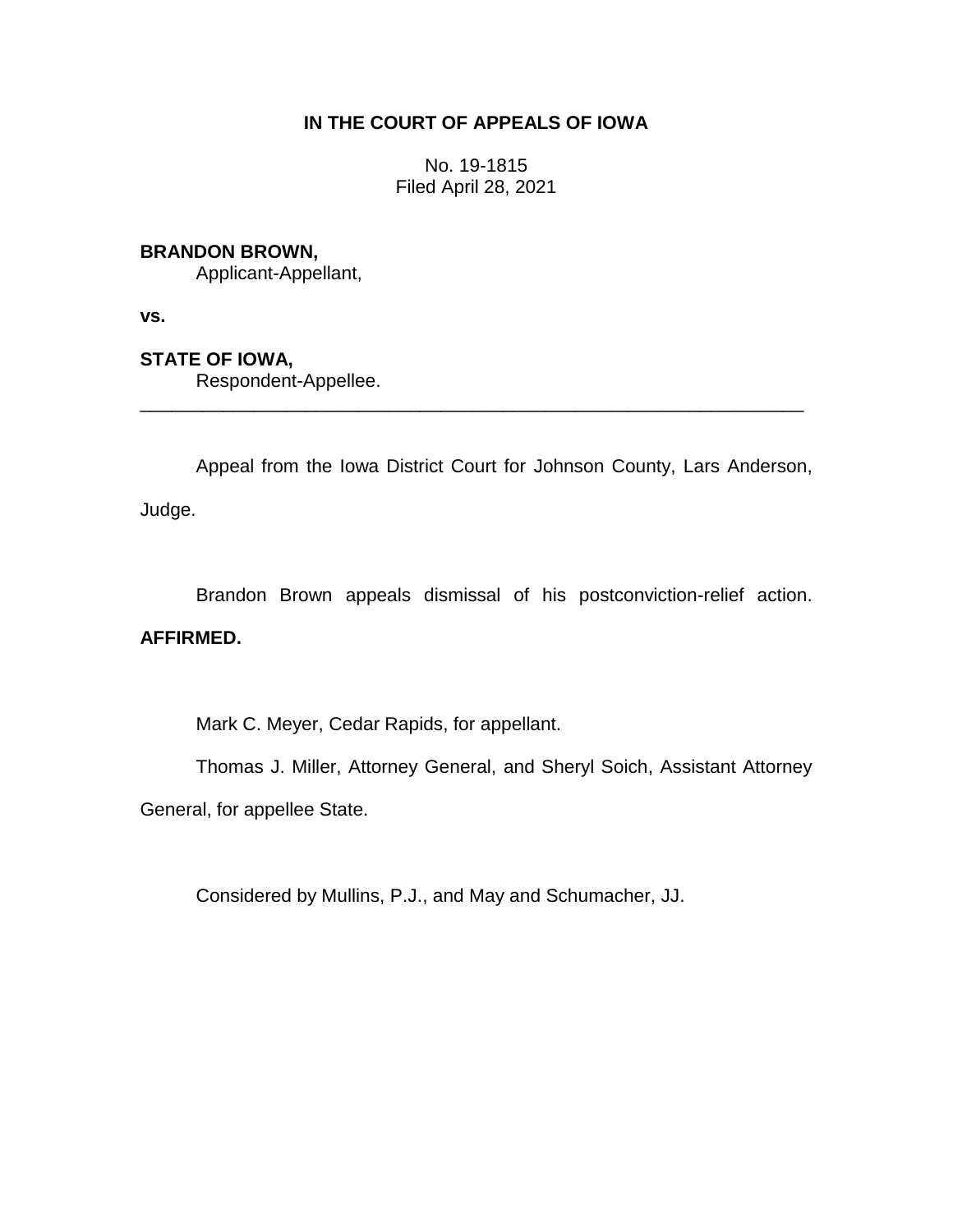**MAY, Judge.**

Brandon Brown appeals the dismissal of his postconviction-relief (PCR) action. We affirm.

### **I. Factual Background**

Two eye witnesses told police that Brown shot Donelle Lindsey several times. The State charged Brown with Lindsey's murder. A jury found Brown guilty of murder in the first degree.

Brown appealed. Our court affirmed. *State v. Brown*, No. 14-0066, 2015 WL 2393441, at \*8 (Iowa Ct. App. May 20, 2015). Our opinion included this summary of the record:

On June 21, 2012, DiMarco Harris spent the day drinking with Donelle Lindsey at Harris's apartment on Petsel Road in Iowa City. Harris testified he had just been released from prison and was on parole. They met between 11:00 a.m. and 12:00 p.m. and drank until around 7:00 pm. On two occasions, Lindsey left the apartment to talk on his telephone. At around 7:00 p.m., Lindsey told Harris he was going to leave to "meet [his] ride" and would call later. Thirty minutes later, Lindsey returned, eager to spend more time with Harris. Sometime around 9:00 or 10:00 p.m., Lindsey arranged for a friend to come pick him up. Harris testified that although they had been drinking, they were not inebriated.

Harris testified he and Lindsey were waiting outside and talking. Brandon Brown and Byron Fisher approached them. Harris knew Fisher was his downstairs neighbor but did not know Brown. Fisher greeted Harris and shook his hand. Brown addressed Lindsey by a nickname and asked to talk to him. Brown and Lindsey walked off together toward the side of the apartment building. Harris continued talking with Fisher. At one point, Fisher said to Brown and Lindsey, "You all better cut that shit out." Harris then saw Brown reveal a gun and shoot Lindsey. He thought there were four shots. Brown ran off toward the back of the building and to the north. Lindsey walked back to where Fisher and Harris were standing. Harris could not tell how badly Lindsey was injured but could see he was bleeding. Fisher left and went back into the apartment building. Harris ran after Fisher asking, "Who was that dude?" Fisher was crying and unable to speak. Harris went into his apartment and stayed there. His girlfriend had already called 911. He did not return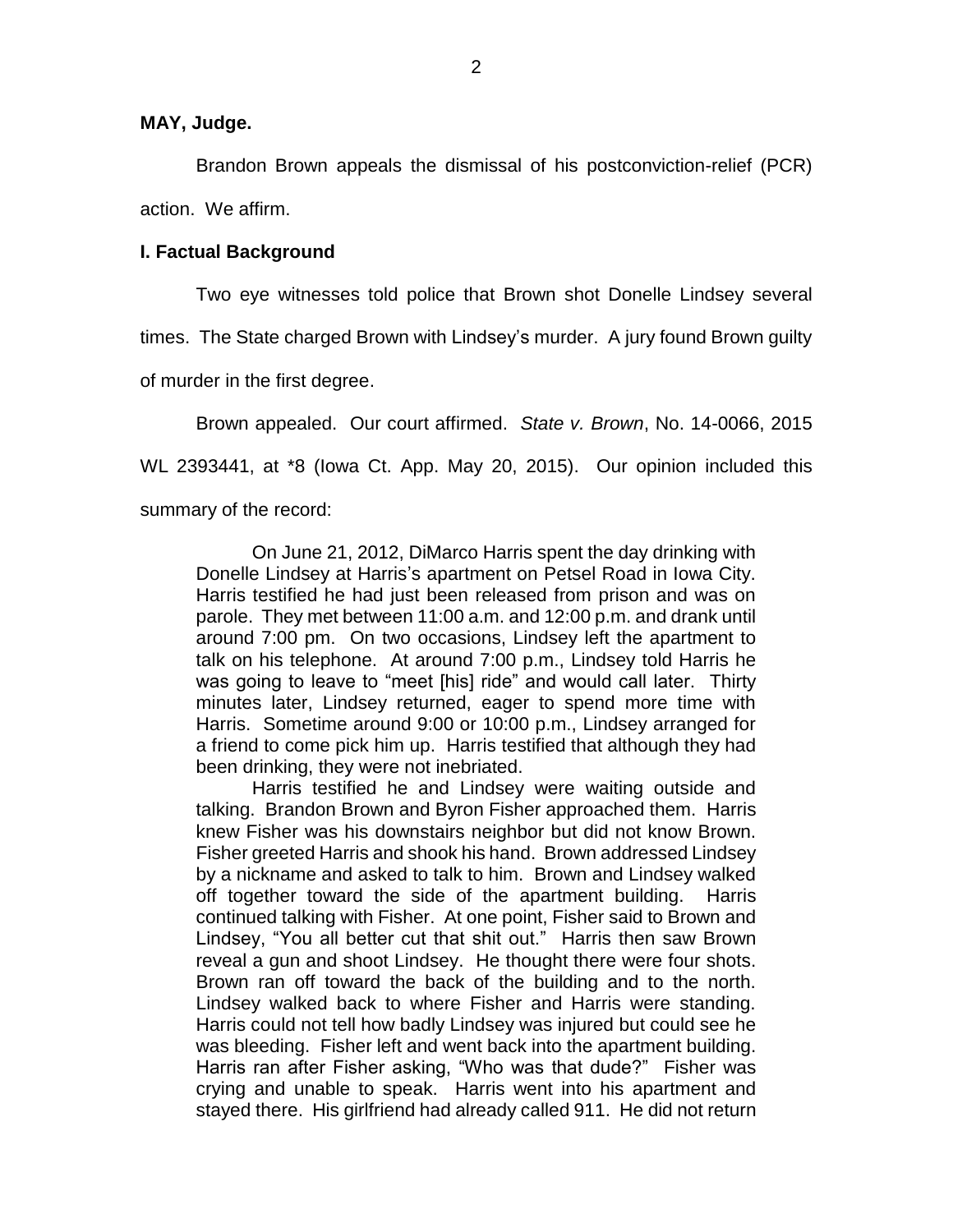to the scene when police officers arrived because he had just been released from jail, he was on parole, and had been drinking.

Fisher testified that he was at his apartment when Brown came over at about 6:00 or 7:00 p.m. that evening. He had known Brown for seven or eight months. Fisher and Brown drank together for a couple of hours. While walking to Fisher's apartment building, they observed Lindsey and several other people hanging out outside. Fisher testified he and Brown decided to walk to a nearby gas station, but Brown stopped to speak with Lindsey. The conversation was hostile on both sides with Brown stating something like, "[Lindsey] can't fight or [Brown] will whup his ass." Fisher testified Brown walked away in anger, then returned a few minutes later with a gun in his hand, held low by his side. He pulled Lindsey away from the main gathering, and said something like, "What was that shit you was just talking." Lindsey did not respond. Fisher testified Brown then pointed the gun at Lindsey from a couple feet away and shot him four times in rapid succession. Lindsey took a few steps, then fell and did not move. Fisher went into his apartment and remained there. He testified he did not contact police when they arrived on the scene because he did not want anything to do with the incident. Both Harris and Fisher lied when initially interviewed by law enforcement officers, but later told what happened and testified at trial. Upon seeing a lineup of suspects in the shooting, Harris initially narrowed the options down to two men.

Nicole Blosser was living with her boyfriend, Ivan Hardemon, in a nearby apartment complex. Hardemon was Brown's cousin. She and Hardemon were standing outside her apartment on the evening of June 21 when they heard gunshots. They ran into the apartment. Hardemon got a telephone call on his cell phone, went downstairs, then came back up with Brown. Hardemon and Brown went into a back room and talked for a few minutes. They then came out, and Hardemon told Blosser they all had to go. Blosser, Hardemon, and Brown took her car and drove to Chicago. Brown stated he had shot a man. They dropped Brown off at an apartment building in Chicago, turned around and drove straight back to Iowa City. In the car on the way back, Hardemon instructed Blosser not to discuss the event with anyone. Once back in Iowa City, Hardemon got a phone call from Brown's girlfriend, who lived a few buildings over. Hardemon and Blosser drove over to the girlfriend's apartment. The girlfriend gave them a shoe box containing two handguns. They then drove to the home of Brett and Kathy Kriz and handed Brett the box. Brett and Hardemon went into a back room for a few minutes and returned. Later, law enforcement officers interviewed Blosser at her apartment. At first she did not cooperate, because she was scared and did not want to be involved, but later gave full answers. At the time of the incident, Hardemon was present in Iowa in violation of his parole and, as a felon, could not possess firearms.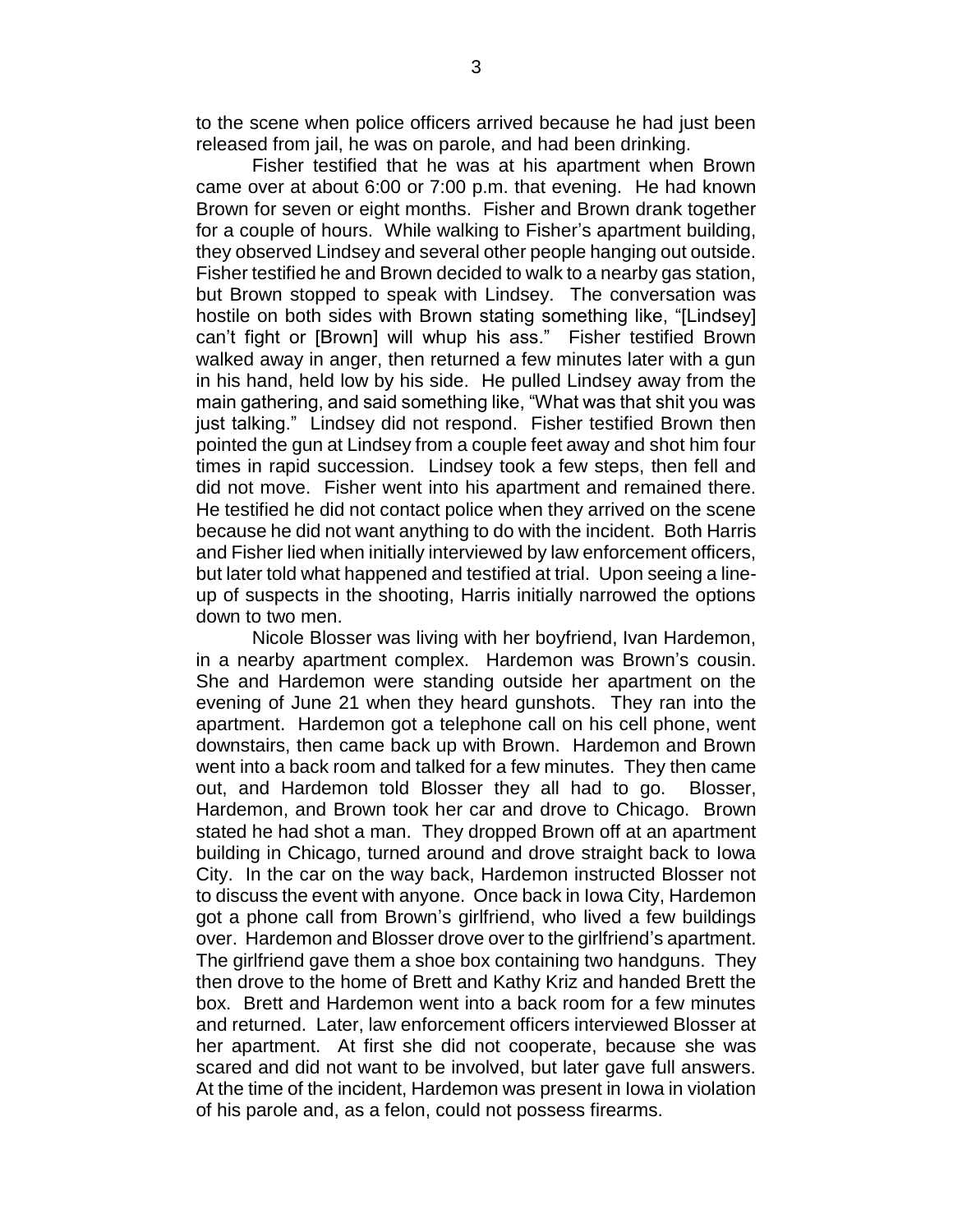Brett Kriz was subpoenaed to testify but refused to answer most questions, citing his Fifth Amendment right against selfincrimination. Law enforcement officers executed a search of his home but found nothing relevant to the shooting. The medical examiner testified Lindsey suffered five gunshot wounds. At least one bullet went through Lindsey's heart and death would have followed shortly afterward as a result. Two of the wounds would have been fatal individually.

*Id.* at \*1–2 (alterations in original) (footnotes omitted).

Procedendo issued on July 10, 2015. About a year and a half later, in February 2017, Brown filed the present PCR action. In October 2019, the court entered an order denying relief. The court rejected Brown's claims that trial counsel had been ineffective in (1) failing to convey an alleged time limitation on a plea offer; (2) not seeking to move venue of his trial out of Johnson County; (3) failing to investigate and introduce certain evidence; (4) advising Brown not to testify; and (5) inviting and not objecting to certain testimony of Nicole Blosser. This appeal follows.

# **II. Standard of Review**

"We review claims of ineffective assistance of counsel de novo." *King v. State*, 797 N.W.2d 565, 570 (Iowa 2011). "In conducting our de novo review, 'we give weight to the lower court's findings concerning witness credibility.'" *Id.* at 571 (citation omitted).

"To establish [a] claim of ineffective assistance of counsel, [the applicant] must show [their] trial counsel failed to perform an essential duty and counsel's failure resulted in constitutional prejudice." *State v. Walker*, 935 N.W.2d 874, 881 (Iowa 2019). "The claimant must prove both elements by a preponderance of the evidence." *State v. Madsen*, 813 N.W.2d 714, 724 (Iowa 2012).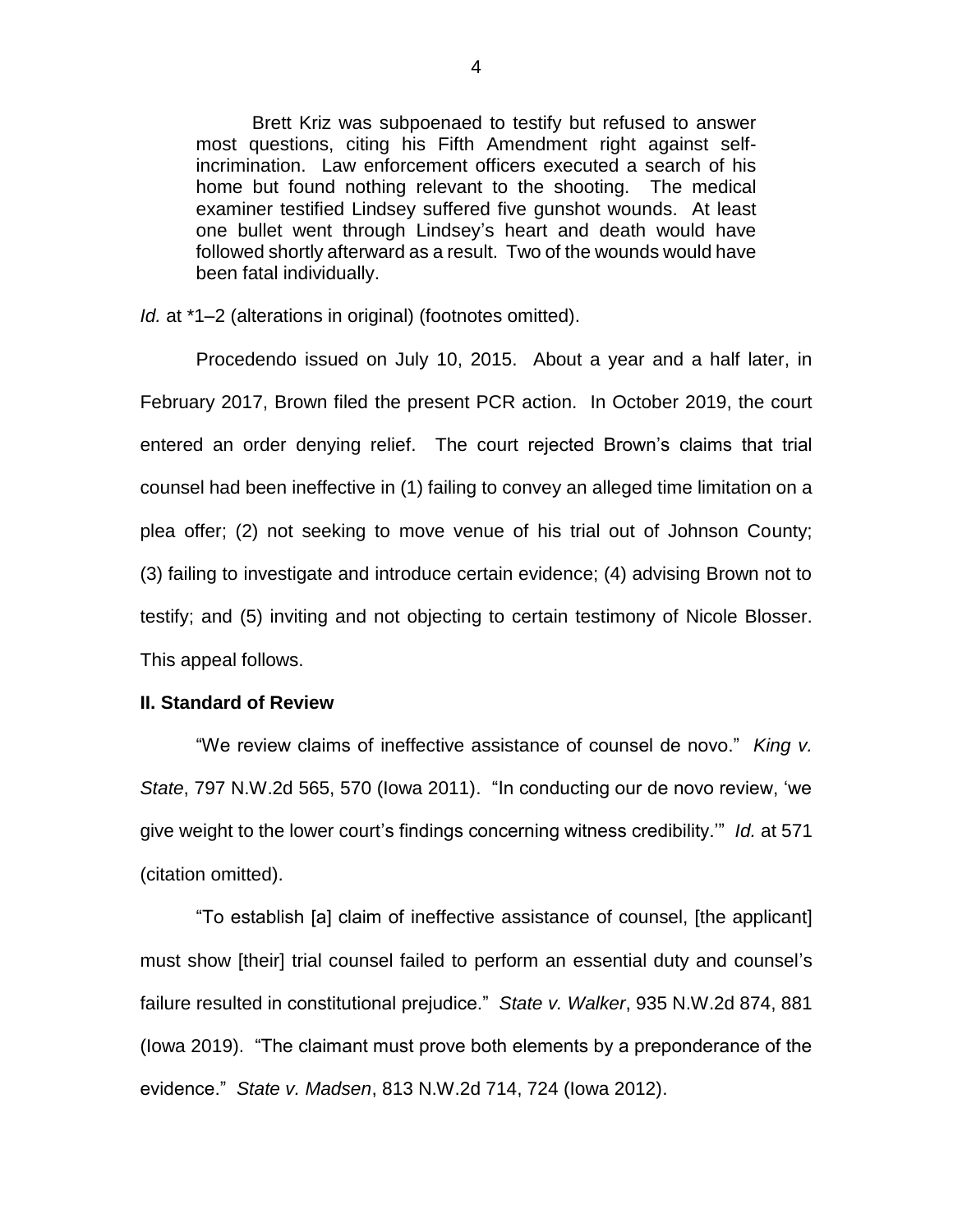To establish breach of an essential duty, the claimant must prove counsel "perform[ed] below the standard demanded of a reasonably competent attorney." *State v. Haas*, 930 N.W.2d 699, 703 (Iowa 2019) (citation omitted). "In analyzing the [applicants]'s claims, we 'must indulge a strong presumption that counsel's conduct falls within the wide range of reasonable professional assistance . . . .'" *Id.* (citation omitted). So the applicant "must overcome the presumption that, under the circumstances, the challenged action 'might be considered sound trial strategy." *Id.* (citation omitted).

"To establish constitutional prejudice, the [applicant] is required to show 'that counsel's errors were so serious as to deprive the [applicant] of a fair trial, a trial whose result is reliable.'" *Walker*, 935 N.W.2d at 881 (citation omitted). "It is not enough for the [applicant] to show that the errors had [only] some . . . effect on the outcome of the proceeding." *Id.* (second alteration and omission in original) (citation omitted). "Rather, '[t]he [applicant] must show that there is a reasonable probability that, but for counsel's unprofessional errors, the result of the proceeding would have been different.'" *Id.* (first alteration in original) (citation omitted).

When the applicant fails to show constitutional prejudice, it is not necessary for the court to decide whether counsel breached a duty. *See id.*; *King*, 797 N.W.2d at 574 ("In this case, however, it is not necessary to decide the issue of whether King's counsel provided inadequate assistance because, upon our review of the entire record, we conclude that King has failed to show prejudice as required under the *Strickland* [*v. Washington*, 466 U.S. 668 (1984)] test.").

5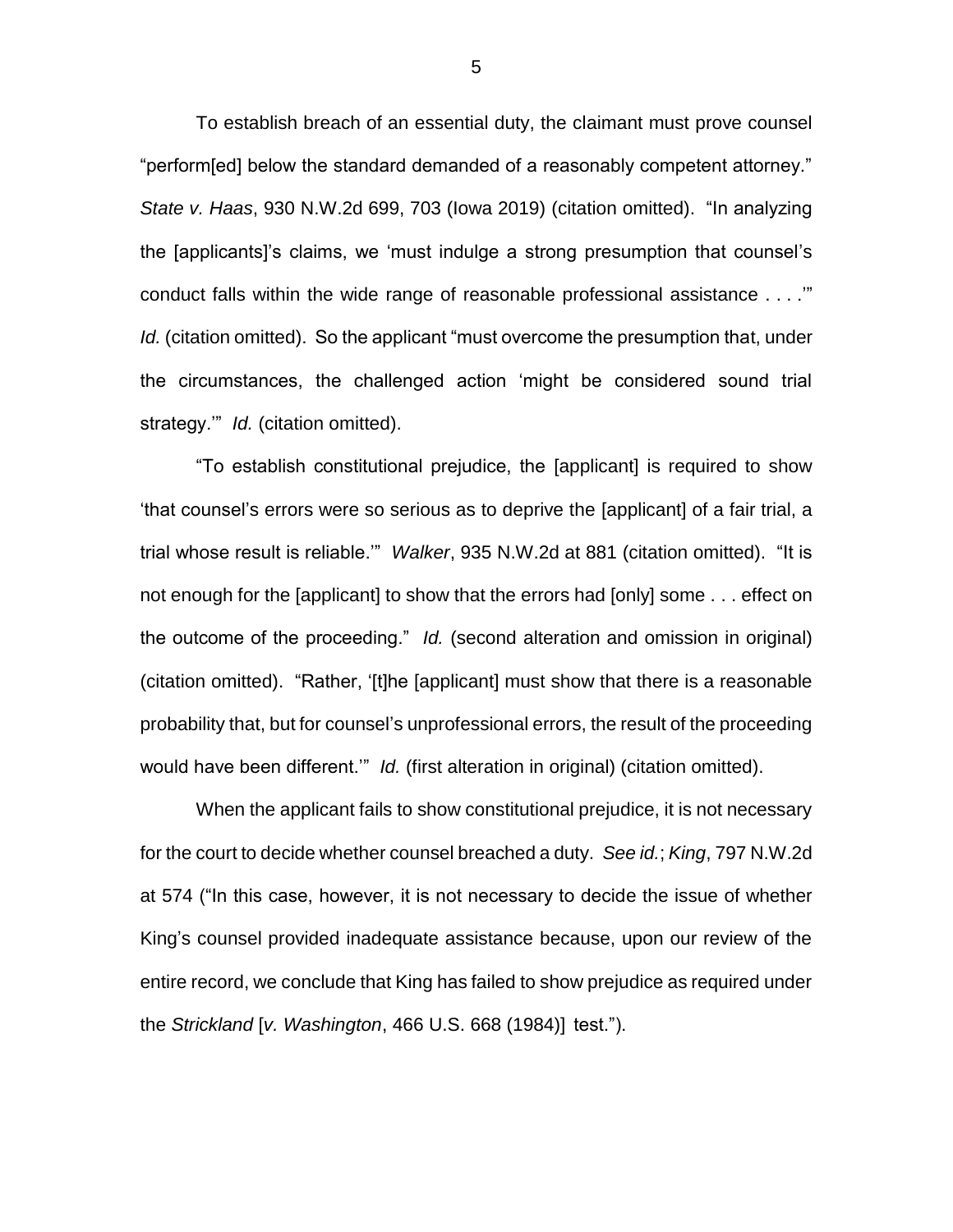#### **III. Analysis**

In this appeal, Brown claims the PCR court erred in failing to find trial counsel was ineffective by (1) not presenting evidence that police altered a recording of an interview in which police may have used a racial epithet to refer to Brown; and (2) opening the door for witness Blosser to testify that her nowdeceased boyfriend told her he could not protect her if she became involved in the investigation of Lindsey's murder. Brown also claims PCR counsel was ineffective in failing to raise three additional theories. We begin with his claims of error by the PCR court.

## **A. Claims of error by the PCR court**

#### **1. The recording**

Brown claims the PCR court should have found trial counsel was ineffective in failing to offer evidence that police might have altered a recording of an interview. We disagree.

As trial approached, Brown's counsel requested discovery from the State. The State permitted defense counsel to bring an external hard drive to the police station and download all of the State's documents and recordings. This included a video recording of an interview of Ivan Hardemon by police detective Gonzales. While reviewing the recording, one of Brown's attorneys thought she heard Gonzales use a racial epithet to describe Brown. Counsel noted the issue.

Later, counsel learned that additional discovery was available. Counsel then took the same hard drive back to the police station to obtain the additional materials. As counsel explained to the PCR court, this process "erased the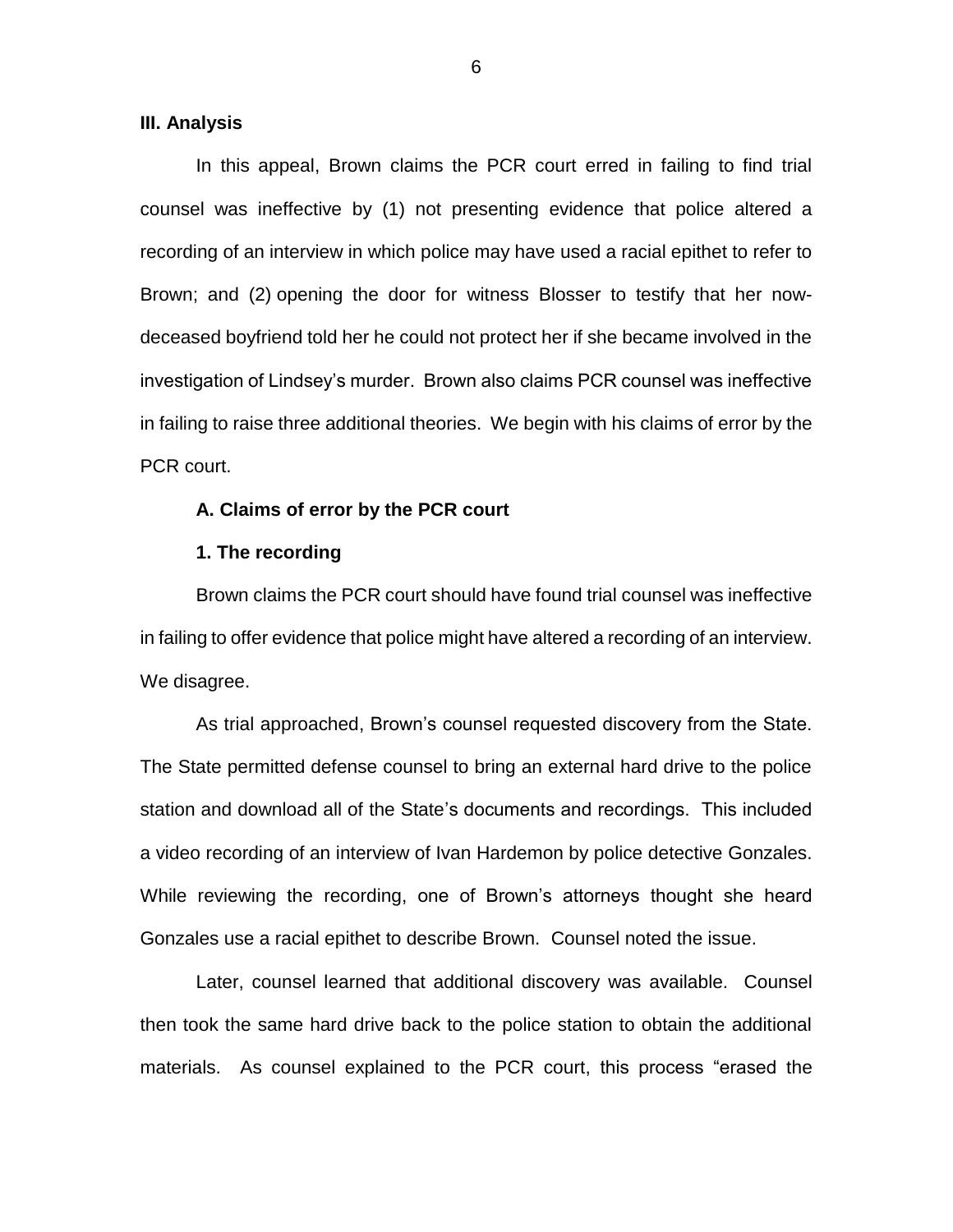discovery that was on . . . the drive and put everything back on again, including the additional discovery."

When counsel later reviewed the Hardemon interview again, she could not hear the racial epithet. It seemed "like it was a different word," maybe "dude," "in its place."

So counsel found a forensic expert, Jerry Hatchett, to evaluate whether the recording had been altered. At first, Hatchett expressed a "VERY preliminary" sense that the recording seemed "fishy." After completing his analysis, though, Hatchett's opinion changed. He told counsel he had gone through the recording "in excruciating detail" but "there's just nothing there to suggest an edit." Hatchett advised that while additional testing was possible, he did not "expect it to yield anything different." In short, as counsel explained at the PCR trial, Hatchett simply "did not believe" the recording "had been edited or altered."

But Hatchett also told counsel that, when the current copy was made, "they had the record levels set too high, resulting in terrible quality, much distortion, etc." Hatchett believed that counsel "could've heard an earlier copy that was far clearer."

Brown now claims that, although counsel could not have shown purposeful erasure of the possible racial epithet, counsel could have used Hatchett to show the second recording was not as clear as the first. Brown contends this would have cast doubt on the "integrity of the investigation." Counsel was ineffective for failing to do so, Brown contends.

We disagree. When trial counsel makes strategic decisions after thorough investigation and consideration, those decisions are "virtually unchallengeable." *Strickland v. Washington*, 466 U.S. 668, 690 (1984). Like the State, we think

7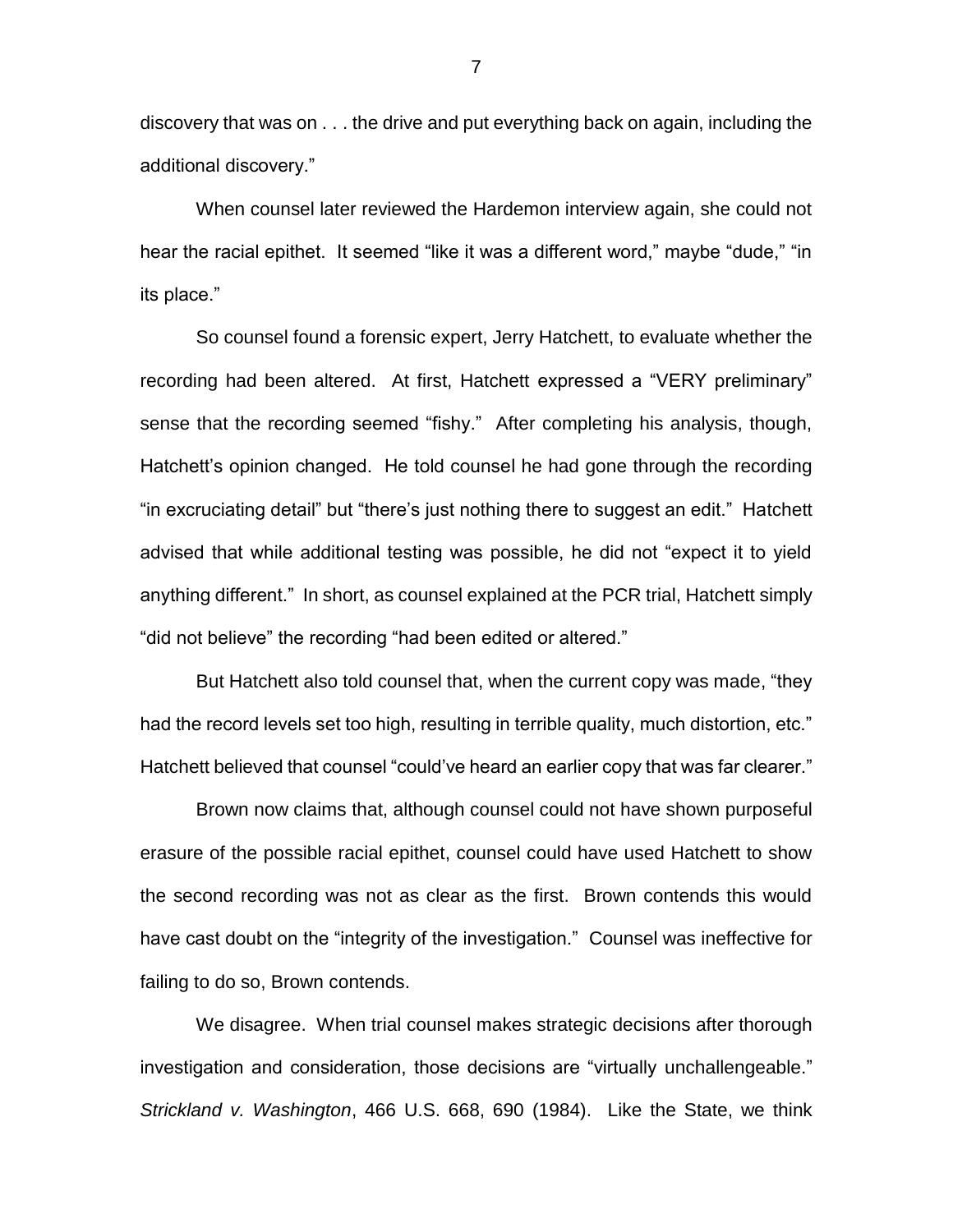counsel exercised due diligence by retaining Hatchett and exploring the question of whether police had engaged in wrongdoing. From our review, though, the inquiry revealed no smoking gun that would have (1) shown police certainly used a racial epithet or (2) certainly created doubts in the jury's minds about the "integrity of the investigation." Moreover, as counsel explained during PCR testimony, raising these issues at trial was not a risk-free proposition. Rather, counsel was concerned the jury might consider these issues to be "red herrings" and then "hold that against [the defense's] credibility in some way." We do not think counsel violated professional norms by concluding these risks were, in counsel's words, "too big . . . to take." *See Haas*, 930 N.W.2d at 703 ("In analyzing the defendant's claims, we must indulge a strong presumption that counsel's conduct falls within the wide range of reasonable professional assistance; that is, the defendant must overcome the presumption that, under the circumstances, the challenged action might be considered sound trial strategy." (internal quotation marks and citation omitted)).

In any event, Brown has not demonstrated constitutional prejudice. Two eyewitnesses testified that Brown shot Lindsey at least four times at close range. The jury heard Brown's admission that he had "shot somebody" through the testimony of Blosser. And the jury heard Brown fled to Chicago on the night of the shooting. As we observed in Brown's direct appeal, "[t]he weight of the evidence . . . heavily support[ed] the jury's guilty verdict." *Brown*, 2015 WL 2393441, at \*7. Given the State's formidable case against Brown, we see no "reasonable probability that . . . the result of the proceeding would have been different" if

8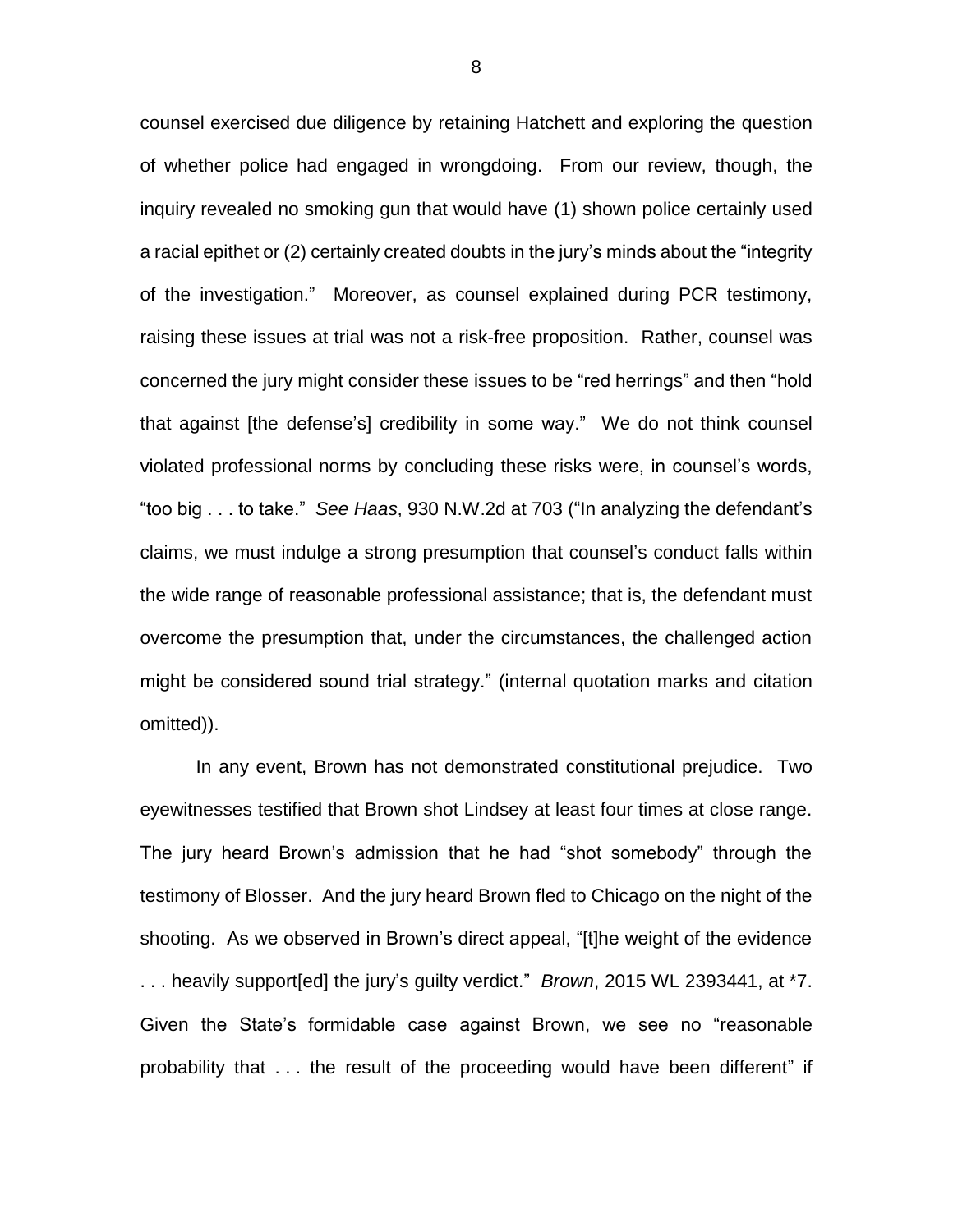Brown's counsel had offered the available evidence on this issue. *See Strickland*, 466 U.S. at 694.

## **2. Blosser cross-examination**

Brown next complains counsel was ineffective in asking certain questions of Blosser on cross-examination. We disagree.

As noted, Blosser was an important witness for the State. She testified that she and Hardemon took Brown across state lines to Chicago after the shooting. More importantly, she told the jury that, during the trip, Brown admitted he shot somebody.

On cross-examination, though, the defense was able to demonstrate that

Blosser was not always truthful in her discussions with police. She admitted she

had sometimes denied any knowledge of the shootings.

Counsel also asked about Blosser's conversations with Hardemon during the trip back from Chicago. Brown draws our attention to this portion of the testimony:

Q: What conversation was had when you dropped him off, was it just see ya, you guys turned around and came back to Iowa City? A: Yes.

Q: Any conversation you and [Hardemon] had on the way back from Iowa City? A: Don't talk about it, don't tell the police.

Q: I'm sorry? A: Don't talk about it, don't tell anybody.

Q: [Hardemon] told you don't say anything to anyone? A: Yes.

Brown claims these questions created an "opportunity" that the State

"seiz[ed]" on re-direct. Brown focuses on this portion of the State's questioning:

Q: When did [Hardemon] begin telling you not to tell anybody, not to cooperate about this case? A. On the ride home.

Q: In what kind of terms did he put that? A: I can't help you if you talk.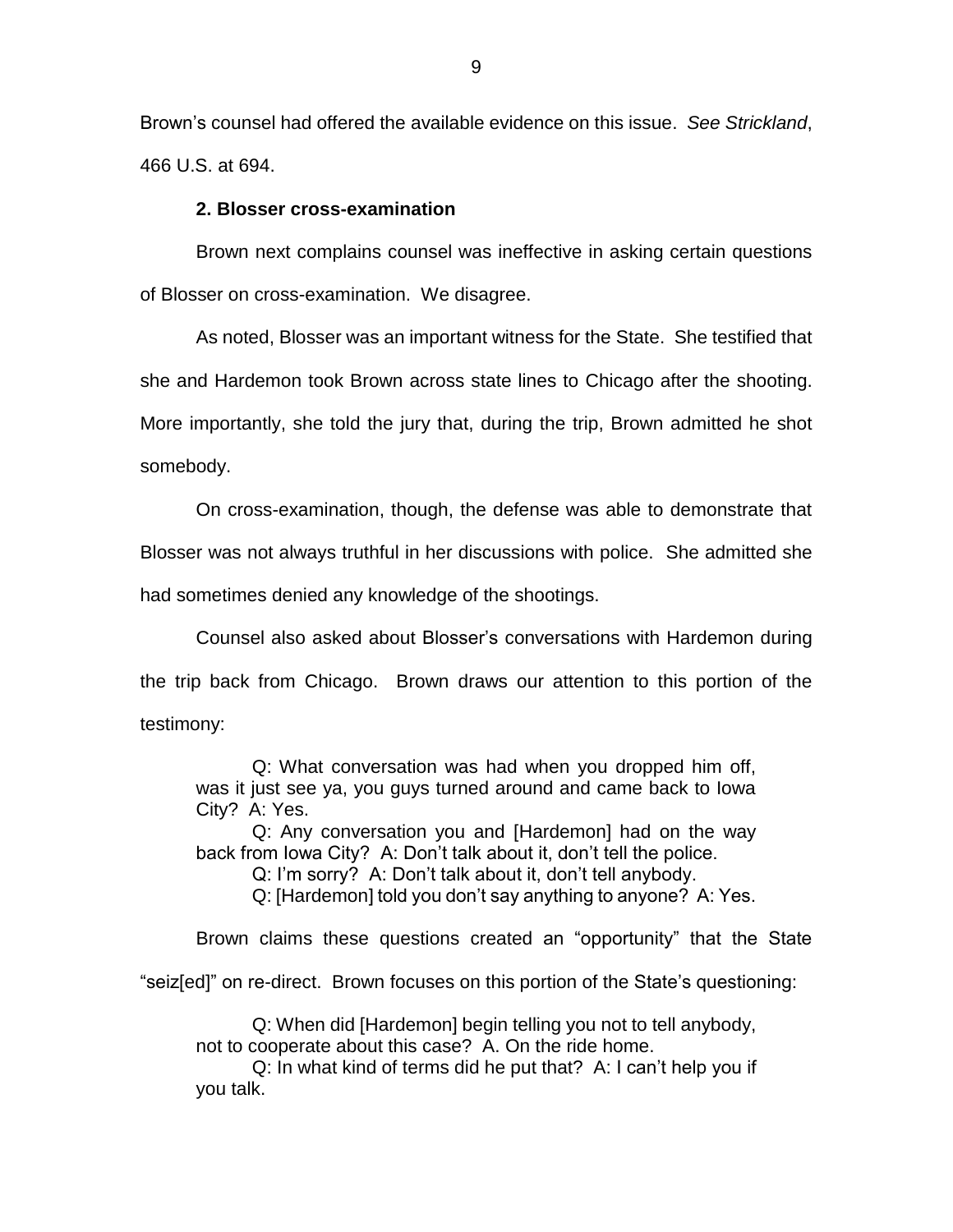Q: How did that make you feel? A: That I shouldn't talk, scared.

Q: That's what I'm looking for, did you have an emotional reaction to that? A: Yes.

Q: Does that remain? A: Yes.

Q: Why would the father of your children, if you know, say that to you? A: Because he didn't want me to get hurt.

Before the PCR court, Brown argued "[t]he State could not have gotten any of this useful evidence . . . on its own from direct testimony because what [Hardemon] allegedly told [Blosser] was clearly hearsay." But, Brown complained, counsel's questions about Blosser's conversation with Hardemon "opened the door" for the State to elicit this testimony on re-direct. "In doing so," Brown contended, counsel "failed to perform an essential duty [of] not handing the State a great explanation" for Blosser's "credibility issues."

The PCR court believed Brown's complaint was about hearsay. The court described Brown's complaint as follows: "Brown claims that trial counsel erred by opening the door to allow the otherwise inadmissible hearsay testimony of Blosser on re-direct." The court did not believe this claim was meritorious. The court concluded Blosser's testimony was not hearsay because it was offered "not to show the truth of the matter asserted but to explain responsive conduct," namely, inconsistency in Blosser's statements. And so, in the court's view, no breach of duty occurred.

On appeal, Brown does not contest the PCR court's ruling on the hearsay issue. Instead, Brown raises purely tactical criticisms about counsel's choice of cross-examination questions. Brown notes that, at the PCR trial, defense counsel "did not give an explanation" as to how counsel "expected it would benefit Brown to ask Blosser about her conversation with Hardemon." In fact, Brown argues,

10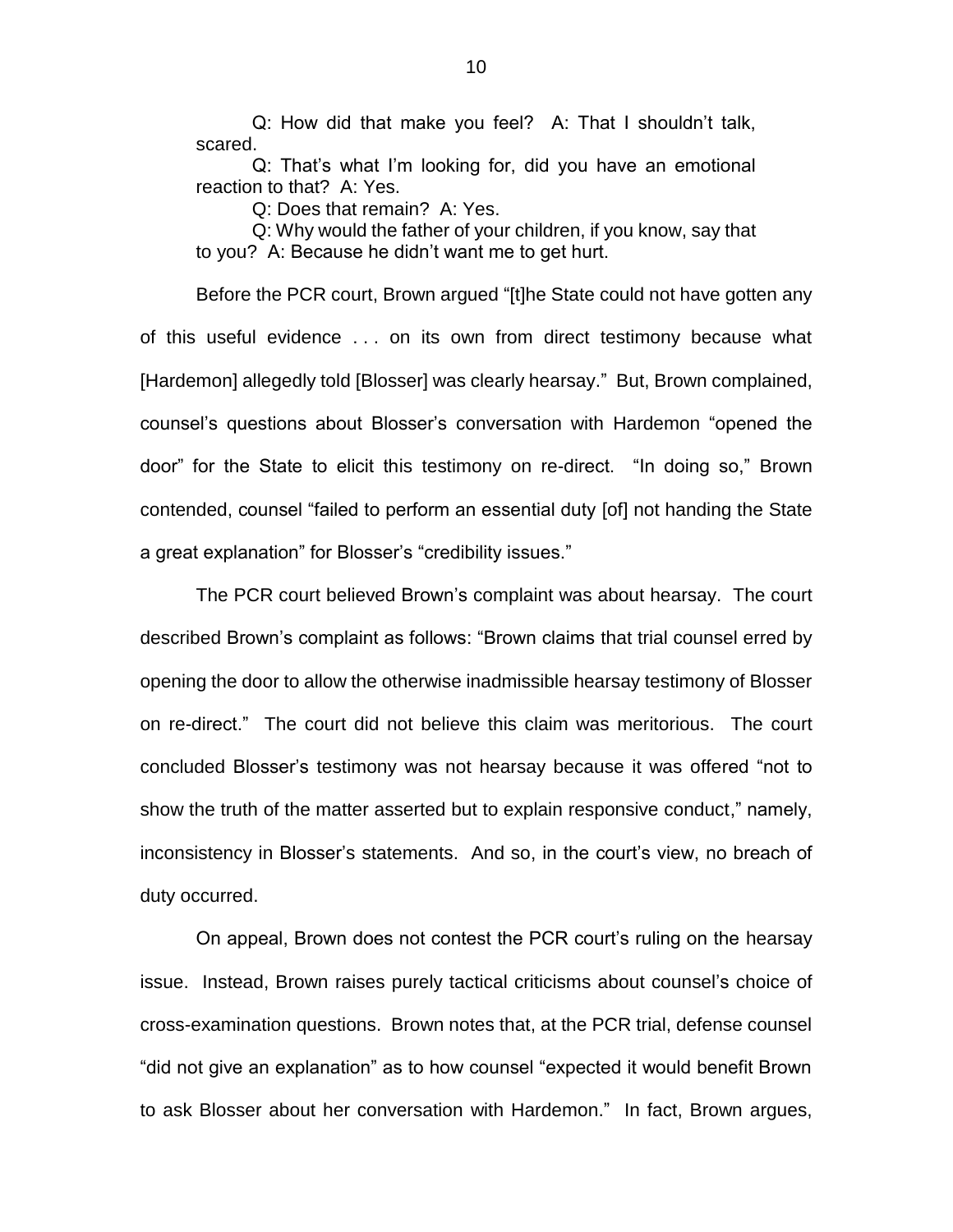counsel's questions to Blosser were damaging because they "opened the door" for the State to elicit from Blosser "her explanation for not being forthcoming and apparently lying about having no knowledge about the murder." All told, Brown believes there was nothing to gain and much to lose from asking Blosser about her conversations with Hardemon. Therefore, Brown argues, counsel's crossexamination amounted to a breach of professional duties.<sup>1</sup>

We disagree. As counsel explained at the PCR trial, portraying Hardemon as a villain played into their defense: "[T]he theory of the case was that [Hardemon] was responsible [for Lindsey's murder], and our theory was that if [Hardemon] is threatening [Blosser] not to talk, that leads into our . . . theory that he's threatening her not to talk about his involvement in the case." While the "blame Hardemon" gambit did not ultimately win an acquittal, we cannot say it was unreasonable under the circumstances. Certainly Brown has not "overcome the presumption that, under the circumstances, the challenged action 'might be considered sound trial strategy.'" *See Haas*, 930 N.W.2d at 703 (citation omitted). So Brown has not met his burden of showing PCR counsel was ineffective.

 $\overline{a}$ 

<sup>&</sup>lt;sup>1</sup> We note it does not appear the PCR court ruled on Brown's current argument that counsel breached professional duties by asking questions that were "illadvised" from a tactical perspective. Rather, it appears the PCR court only ruled on Brown's argument that counsel breached professional duties by eliciting and opening the door for *hearsay*. So we question whether error was preserved on Brown's current argument. *See Lamasters v. State*, 821 N.W.2d 856, 862 (Iowa 2012) ("It is a fundamental doctrine of appellate review that issues must ordinarily be both raised and decided by the district court before we will decide them on appeal." (citation omitted)). But we note that, as part of its *prejudice* analysis, the district court addressed Brown's complaint that counsel's questions helped the State explain "that Blosser was afraid and this explains why she lied to the police initially." We assume without deciding this was sufficient to preserve Brown's current argument.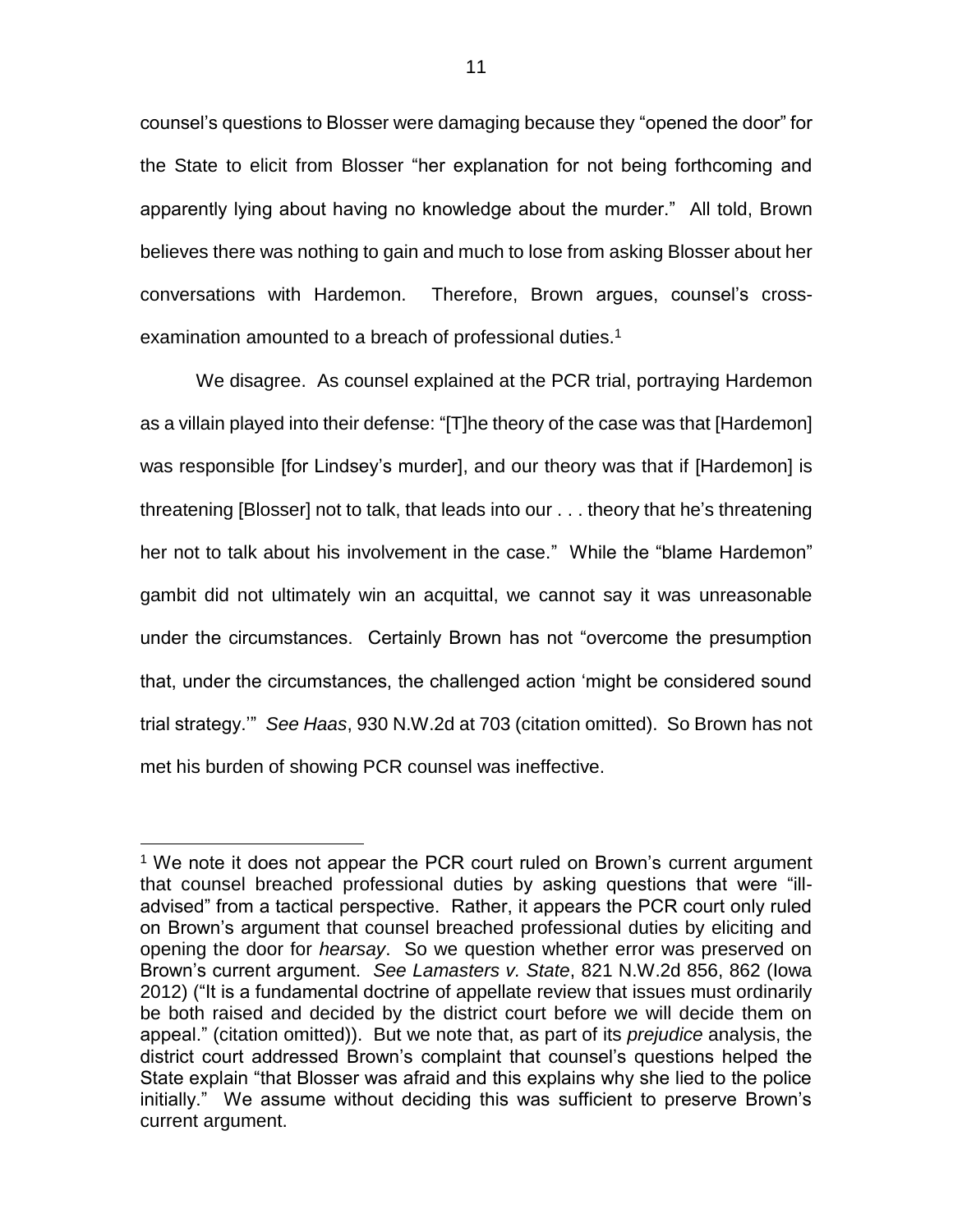#### **B. Ineffective assistance of PCR counsel**

In addition to his claims of error by the PCR court, Brown also contends we should address his arguments that PCR counsel was ineffective in failing to argue that trial counsel was ineffective in (1) failing to obtain and examine the original audio recording of the interview of Hardemon; (2) failing to object to certain "vouching" testimony by Detective Gonzales; and (3) failing to object to the prosecutor's remarks about included offenses during closing argument. We address each below.

## **1. New claim about the Hardemon interview**

Brown concedes the present record is insufficient for us to review his new claim about Hardemon's interview. We accept his concession. The real question is what to do next. Ordinarily, we would preserve Brown's claim for a separate action. But Brown asks us to remand for further proceedings instead. Brown acknowledges the supreme court's decision in *Goode v. State*, which made clear that we should not "remand claims of ineffective assistance of postconviction counsel raised for the first time on appeal to the district court to hear and decide." 920 N.W.2d 520, 527 (Iowa 2018); *see also Taylor v. State*, No. 19-1175, 2020 WL 4814119, at \*2 (Iowa Ct. App. Aug. 19, 2020) (declining request for remand and relying on *Goode*); *Lusk v. State*, No. 18-1125, 2019 WL 1953461, at \*2 (Iowa Ct. App. May 1, 2019) (same). In Brown's view, though, subsequent developments—particularly, the legislature's recent amendment of Iowa Code section 822.3 (2019)—cast doubt on *Goode*'s validity. *See* 2019 Iowa Acts ch. 140, § 34. *But see Goode*, 920 N.W.2d at 527 ("The request made on appeal to remand the case to the postconviction court fails not because of the statute of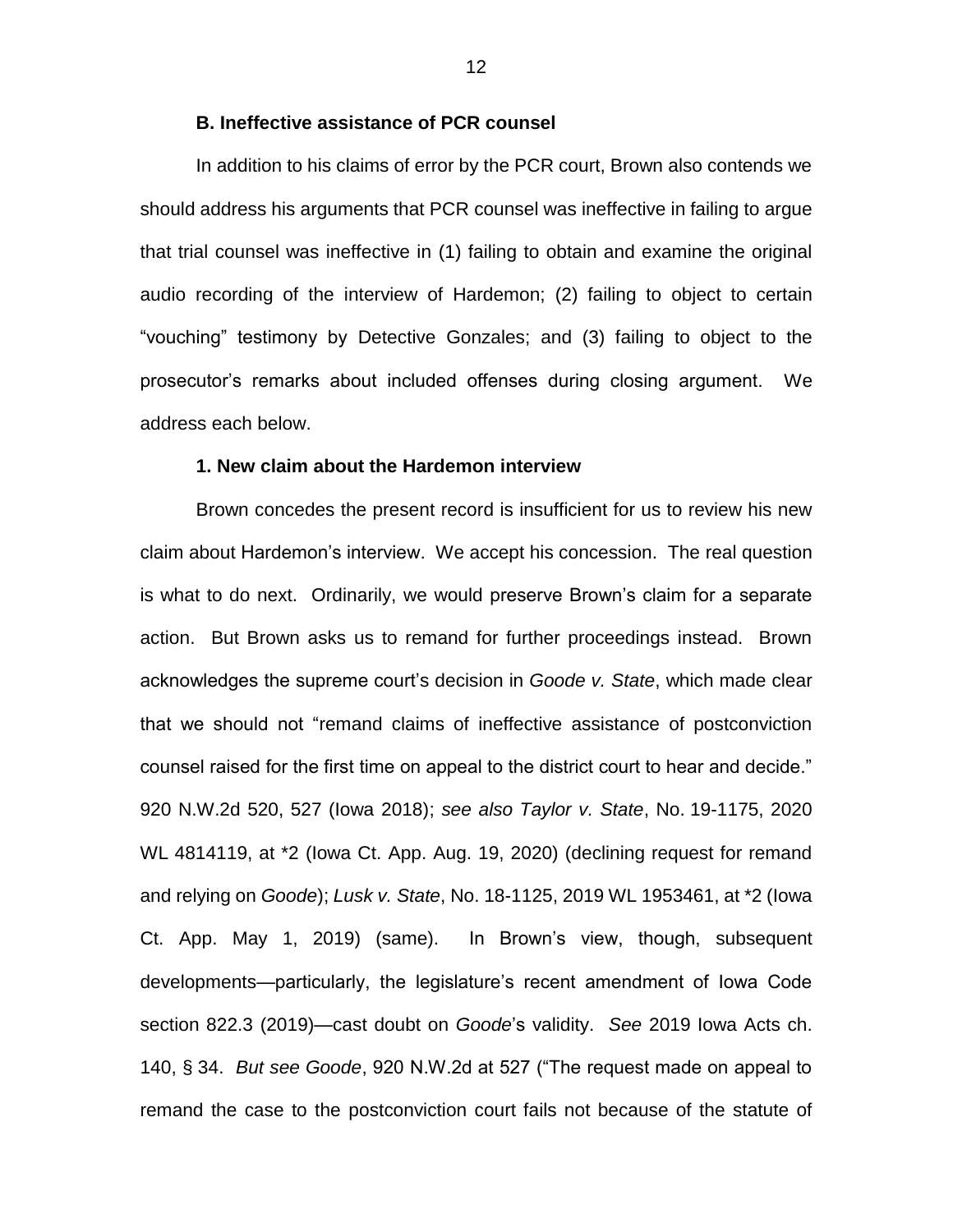limitations governing claims of ineffective assistance of counsel, but the rules governing our appellate process.").

We cannot adopt Brown's position. "[T]he Iowa Court of Appeals must follow the legal precedents of the Iowa Supreme Court." *In re Estate of O'Banion*, No. 19-0485, 2020 WL 567271, at \*1 (Iowa Ct. App. Feb. 5, 2020) (citation omitted); *see also McGee v. State*, No. 19-1335, 2020 WL 5650470, at \*4 (Iowa Ct. App. Sept. 23, 2020) ("Any new exceptions [to the prejudice requirement in PCRs] should be recognized first by the supreme court, not this intermediate court."); *Purvis v. State*, No. 18-2001, 2020 WL 4497383, at \*3 n.1 (Iowa Ct. App. Aug. 5, 2020) ("Purvis suggests Iowa should adopt different standards for prejudice. But the standards explained above come directly from our supreme court. Any changes to those standards may not come from this intermediate court of appeals."); *In re T.W.*, No. 20-0145, 2020 WL 1881115, at \*1 (Iowa Ct. App. Apr. 15, 2020) (noting the supreme court's statutory interpretation is "binding on this intermediate appellate court"). So, consistent with *Goode*, we decline Brown's request to remand. *See* 920 N.W.2d at 527. Instead, we preserve his new argument about the Hardemon interview for possible future litigation.

#### **2. The other new claims**

 $\overline{a}$ 

We turn now to Brown's other new ineffective-assistance claims. As to these claims, the parties agree the record is sufficient for our review.<sup>2</sup> Before

 $2$  We accept this agreement because, as will be explained, the current record is sufficient to determine that Brown's claims are *not* meritorious. If we believed Brown's claims *could* have merit, however, the current record would *not* permit us to grant relief and would instead require us to preserve Brown's claims for a future PCR proceeding. This is because both of Brown's claims concern the decisionmaking processes of Brown's prior lawyers. And our record does not include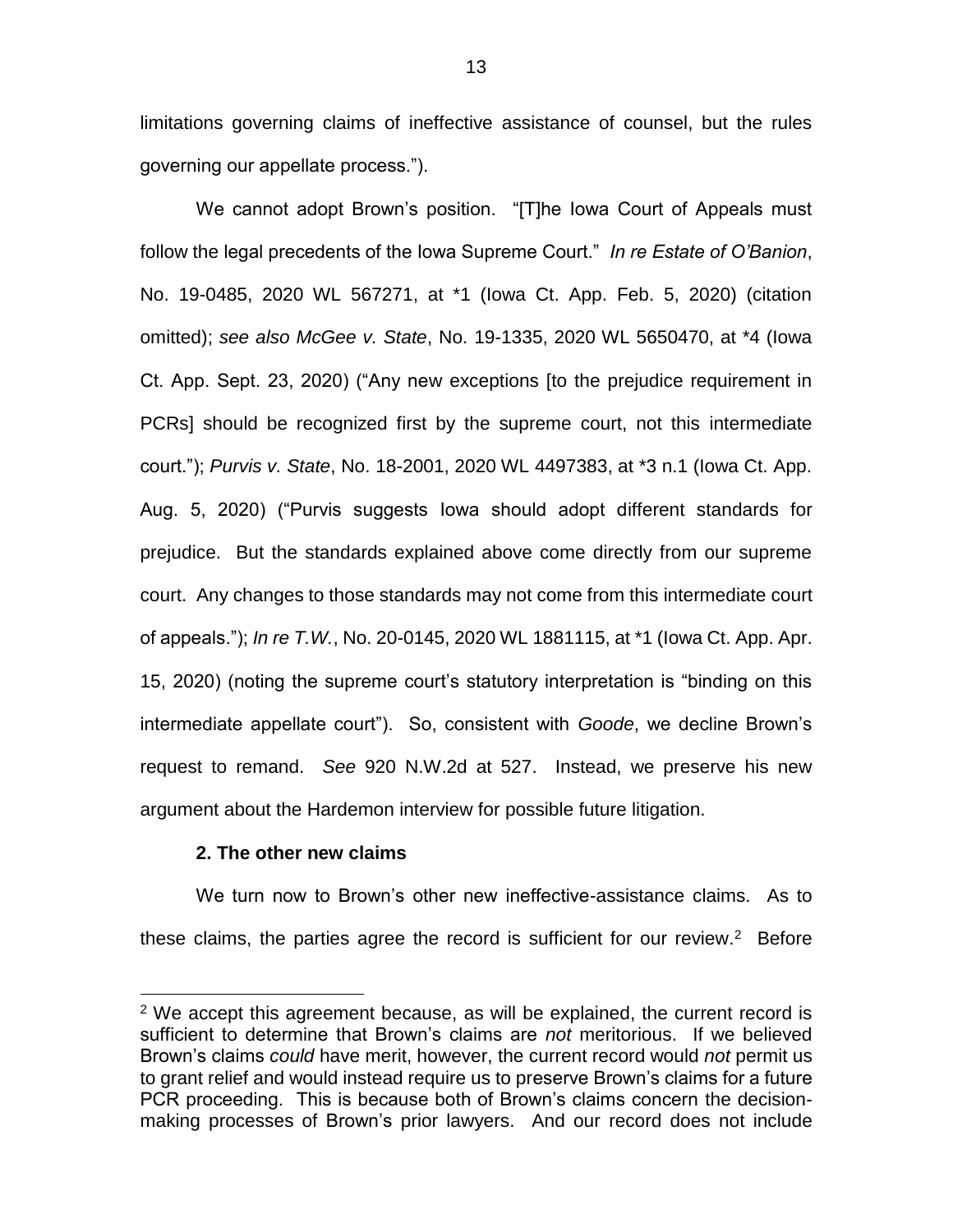reaching their merits, though, we consider the State's argument concerning section 822.3.

Section 822.3 requires every PCR proceeding to be "commenced by filing an application." In general, the "application[] must be filed within three years from the date the conviction or decision is final or, in the event of an appeal, from the date the writ of procedendo is issued." Iowa Code § 822.3.

In *Dible v. State*, our supreme court held that ineffective assistance by PCR counsel action did not excuse the untimely filing of a second PCR application. 557 N.W.2d 881, 883 (Iowa 1996), *abrogated in part by Harrington v. State*, 659 N.W.2d 509 (Iowa 2003). Later, in *Allison v. State*, our supreme court "qualif[ied] *Dible*" and held:

[W]here a PCR petition alleging ineffective assistance of trial counsel has been timely filed per section 822.3 and there is *a successive PCR petition* alleging postconviction counsel was ineffective in presenting the ineffective-assistance-of-trial-counsel claim, the timing of the filing of *the second PCR petition* relates back to the timing of the filing of the original PCR petition for purposes of Iowa Code section 822.3 if *the successive PCR petition* is filed promptly after the conclusion of the first PCR action.

 $\overline{a}$ testimony from trial counsel about why counsel made the decisions of which Brown complains. Nor does our record include testimony from PCR counsel as to why these issues were not raised before the PCR court. So the current record does not allow us to say whether counsel's actions could be explained as "a trial tactic or strategy." *See State v. Tompkins*, 859 N.W.2d 631, 643 (Iowa 2015). Accordingly, based on the current record, we could not conclude counsel's decisions "fell below the standard of a reasonably competent practitioner, such that counsel failed to perform an essential duty." *Id.*; *accord Trott v. State*, No. 18- 0624, 2019 WL 1300418, at \*4 (Iowa Ct. App. Mar. 20, 2019) (concluding claim "should be preserved for a further postconviction proceeding, where PCR counsel may explain what issues he determined had merit to pursue postconviction");*see also State v. Coil*, 264 N.W.2d 293, 296 (Iowa 1978) ("Even a lawyer is entitled to his [or her] day in court, especially when his [or her] professional reputation is impugned.").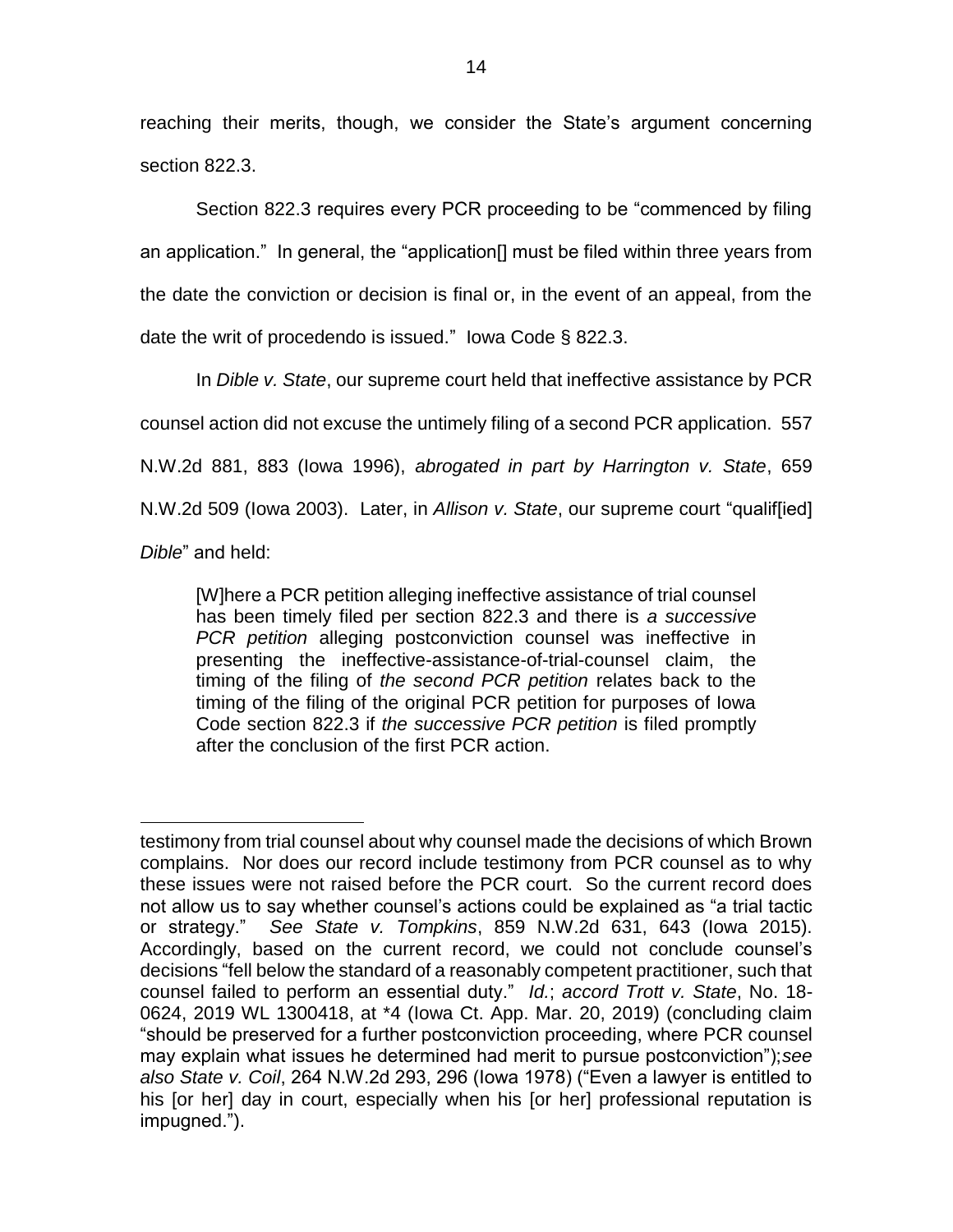914 N.W.2d 866, 890–91 (Iowa 2018) (emphasis added).

Then, in 2019, the legislature amended section 822.3, apparently in response to *Allison*. The amendment added these words: "An allegation of ineffective assistance of counsel in a prior case under this chapter shall not toll or extend the limitation periods in this section nor shall such claim relate back to a prior filing to avoid the application of the limitation periods." 2019 Iowa Acts ch. 140, § 34 (codified at Iowa Code § 822.3 (Supp. 2019)).

In the State's view, this amendment reflects the legislature's choice "to restore the law to its pre-*Allison*, *Dible* roots." "The State urges that th[is] anti-*Allison* provision squarely applies to Brown" and bars our consideration of his claims of ineffective-assistance by PCR counsel.

We reach a different conclusion. *Dible* and *Allison* both involved "second" or "successive" PCR applications that were filed outside the three-year limitation period. *See Dible*, 557 N.W.2d at 882; *see also Allison*, 914 N.W.2d at 871. Similarly, the 2019 amendment only applies to second or subsequent PCR cases. *See* Iowa Code § 822.3. According to the words chosen by our legislature, the amendment only governs "allegation[s] of ineffective assistance of counsel *in a prior case* under this chapter," that is, in a *prior* PCR case.<sup>3</sup> *Id.* (emphasis added). By definition, allegations about what happened "in a *prior* case" can only be brought in a second or subsequent case, not a first case. *See id.* (emphasis

 $\overline{a}$ 

<sup>&</sup>lt;sup>3</sup> In full, the amendment states: "An allegation of ineffective assistance of counsel *in a prior case* under this chapter shall not toll or extend the limitation periods in this section nor shall *such claim* relate back to a prior filing to avoid the application of the limitation periods." Iowa Code § 822.3 (emphasis added). We think "such claim[s]" must refer back to "allegation[s] of ineffective assistance of counsel in a prior case under this chapter." *See id.*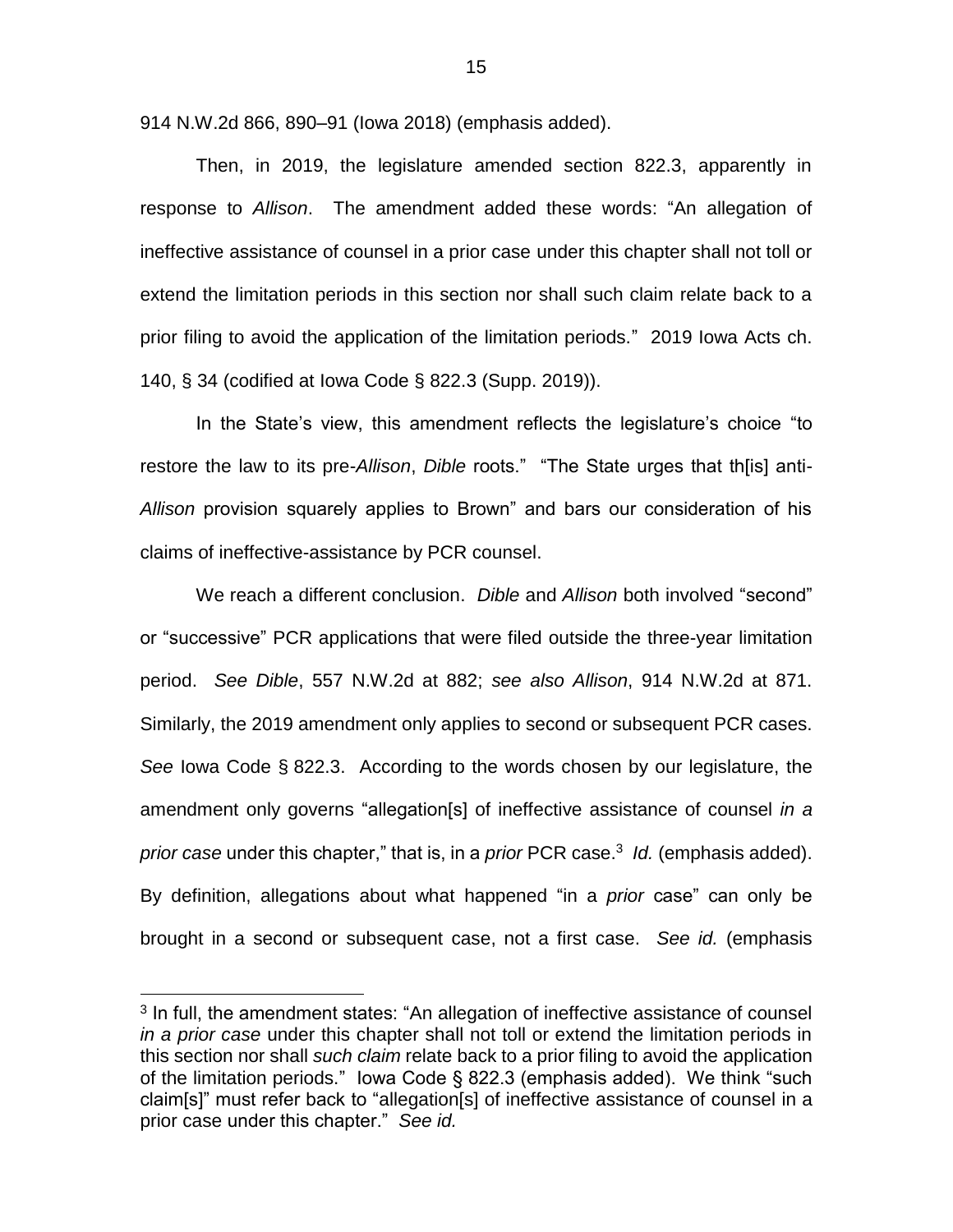added); *see also Maguire v. Fulton*, 179 N.W.2d 508, 510 (Iowa 1970) ("Effect must be given, if possible, to every word, clause and sentence of a statute."); Antonin Scalia & Bryan A. Garner, *Reading Law: The Interpretation of Legal Texts* 174 (2012) ("If possible, every word and every provision is to be given effect . . . . None should be ignored. None should needlessly be given an interpretation that causes it . . . to have no consequence.").

But Brown has had no "prior" PCR case. This is his first PCR case—and his application was filed within the three-year period. So the authorities relied on by the State do not address Brown's situation. Therefore, based on the current record and briefing, we cannot conclude Brown's new claims are time-barred.<sup>4</sup> We turn to their merits.

## *a. Testimony of Detective Gonzales*

 $\overline{a}$ 

Brown claims that Detective Gonzales was permitted to "vouch" for the credibility of Harris, Fisher, and Blosser. So, in Brown's view: (1) trial counsel was ineffective in failing to object to Gonzales's "vouching"; and (2) PCR counsel was ineffective for failing to raise the "vouching" issue in the current PCR action. We disagree.

To be sure, Harris, Fisher, and Blosser were all important witnesses for the State. All three implicated Brown in the shooting. As Brown notes, though, each

<sup>&</sup>lt;sup>4</sup> We need not, and do not, address the question of whether a future second PCR action regarding the Hardemon interview would be barred by section 822.3. The issue is not "ripe"; it is not an "actual, present controversy" before us; it is "hypothetical or speculative" at this stage; and our answer would constitute an improper "advisory opinion." *In re Det. of Babcock*, No. 08-1644, 2009 WL 2392057, at \*2 (Iowa Ct. App. Aug. 6, 2009) (quoting *State v. Iowa Dist. Ct.*, 616 N.W.2d 575, 578 (Iowa 2000)).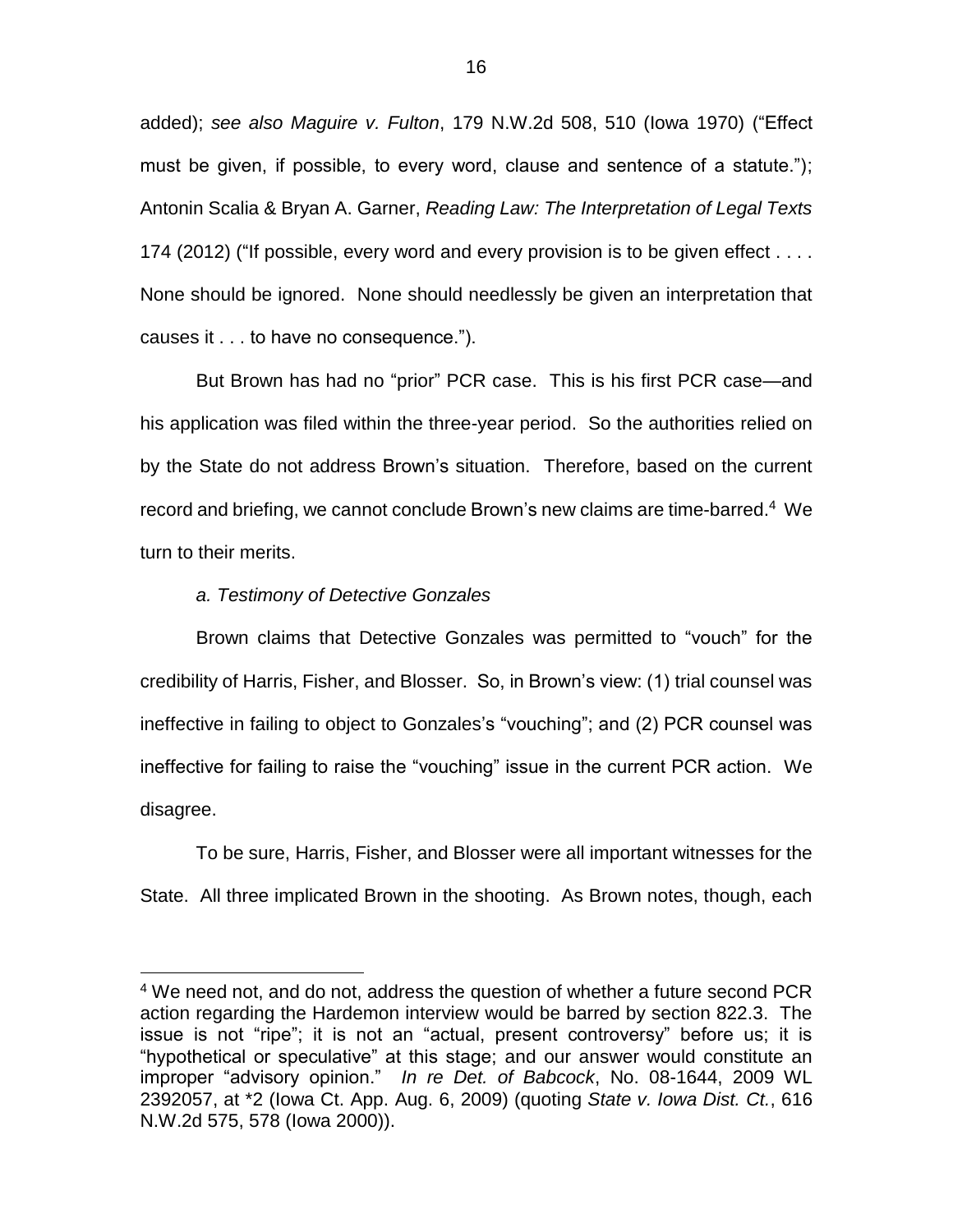was "subject to impeachment" on several grounds "including that Harris and Fisher originally avoided the police" and "that Harris and Blosser [did] not implicate Brown when they were located and first interviewed." But the State "rehabilitated these witnesses," Brown claims, by eliciting the following testimony from Detective Gonzales:

Q. Was it surprising that DiMarco Harris was difficult to locate? A. No.

Q. Is it surprising that any witnesses in general can be difficult to locate? A. No.

Q. Tell me about your experience in dealing with witnesses to violent crimes and their level of cooperation and attitude towards the investigation? A. It's not uncommon for, in my experience, for probably one major reason that stands out more than any other. That's because it's not uncommon for those witnesses not to be witnesses, necessarily they don't want to be a witness in a violent crime, and this particular case that rings true.

Q. Do you see that manifest itself in the completeness or veracity of statements given to officers over time? A. Yes.

Q. Could you elaborate on that? A. Because certain witnesses would prefer not to be witnesses when we do interviews, when I say we, I mean the police, do interviews, it's not uncommon to have to maybe extract information from a witness, to get to the truth of what happened or what they saw. That unfortunately is a common occurrence.

According to Brown, these statements amounted to improper "vouching" in

violation of the supreme court's edicts in *State v. Brown*, 856 N.W.2d 685, 688

(Iowa 2014),<sup>5</sup> *as amended* (Feb. 23, 2015), *State v. Dudley*, 856 N.W.2d 668, 677

 $\overline{a}$ 

<sup>5</sup> In *Brown*, the court found an expert impermissibly vouched for a child by stating the child's "disclosure" of abuse was "significant and that an investigation is clearly warranted." 856 N.W.2d at 688.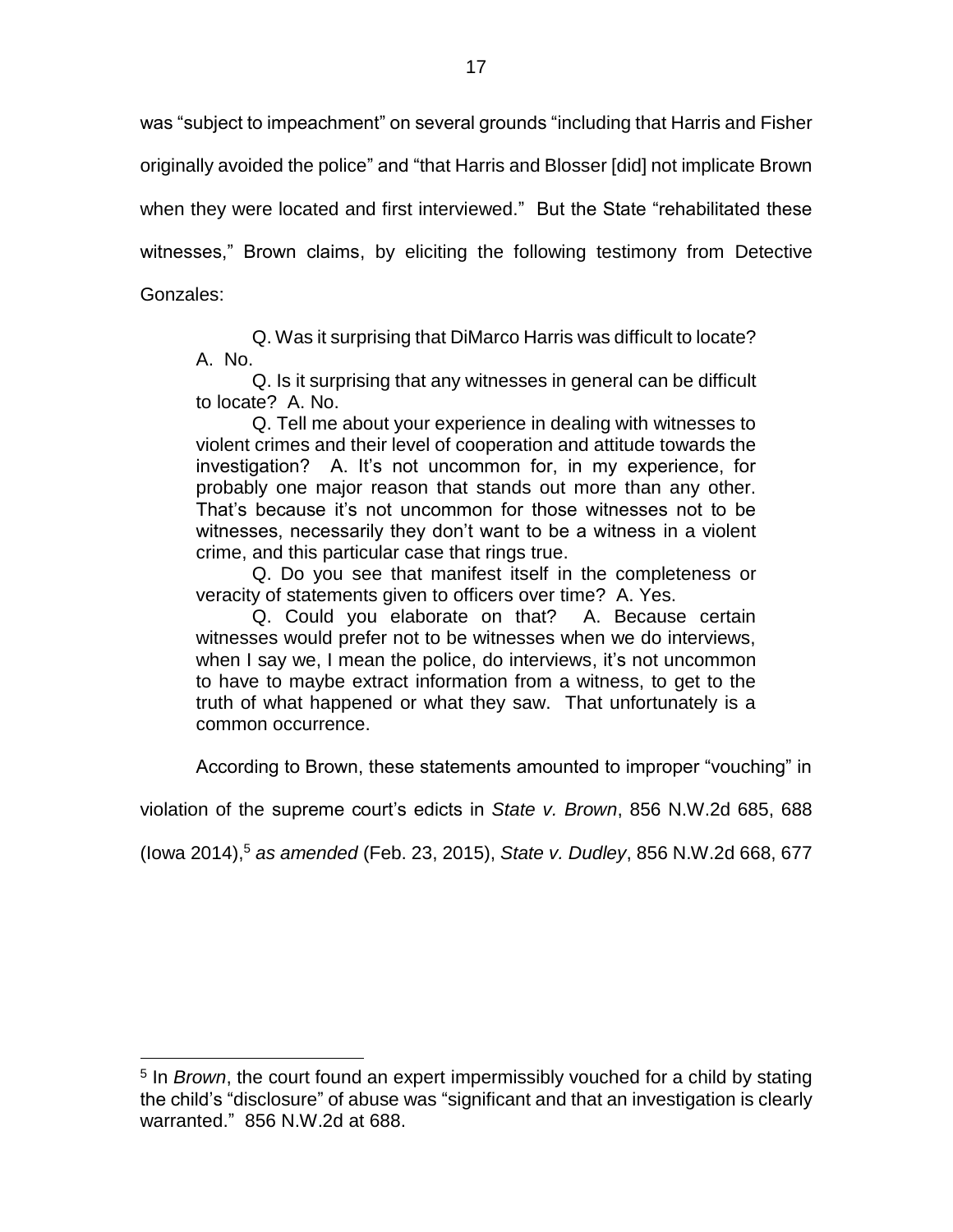(lowa 2014),<sup>6</sup> and *State v. Jaquez*, 856 N.W.2d 663, 665 (lowa 2014).<sup>7</sup> We disagree. In *Brown*, *Dudley*, and *Jaquez*, "an expert directly or indirectly vouche[d] for a witness's credibility thereby commenting on a defendant's guilt or innocence." *See Jaquez*, 856 N.W.2d at 665. That is not what occurred here. Gonzales discussed the widely-understood fact that most people would rather not get involved in the investigation of violent crimes. *Cf. State v. Purk*, No. 18-0208, 2019 WL 5790875, at \*5 (Iowa Ct. App. Nov. 6, 2019) (noting "the dangers faced by informants, who are sometimes referred to as 'snitches,' and who sometimes end up in 'ditches'"). While Gonzales noted that this observation "rings true" in "this particular case," he was no more specific. He did not address the veracity—or lack thereof—of any particular allegation or any particular witness. So we believe *Brown*, *Dudley*, and *Jaquez* are distinguishable. Trial counsel had no duty to object, and PCR counsel had no duty to raise the issue. This claim fails. *See State v. Lorenzo Baltazar*, 935 N.W.2d 862, 868 (Iowa 2019) (noting "[f]ailure to prove either [the duty or prejudice] prong is fatal to an ineffective-assistance-ofcounsel claim").

# *b. Argument about lesser-included offenses*

 $\overline{a}$ 

Finally, we address Brown's new claim about the prosecutor's comments about the jury instructions during closing arguments. The jury was instructed on murder in the first degree as well as several included offenses such as murder in

<sup>&</sup>lt;sup>6</sup> In *Dudley*, the court found an expert impermissibly vouched for a child by opining "she believed" that the defendant had "sexually abused" a child, as the child claimed. 856 N.W.2d at 678.

<sup>7</sup> In *Jaquez*, the court found an expert impermissibly vouched by opining that a child's demeanor was "completely consistent with a child who has been traumatized, particularly multiple times." 856 N.W.2d at 665.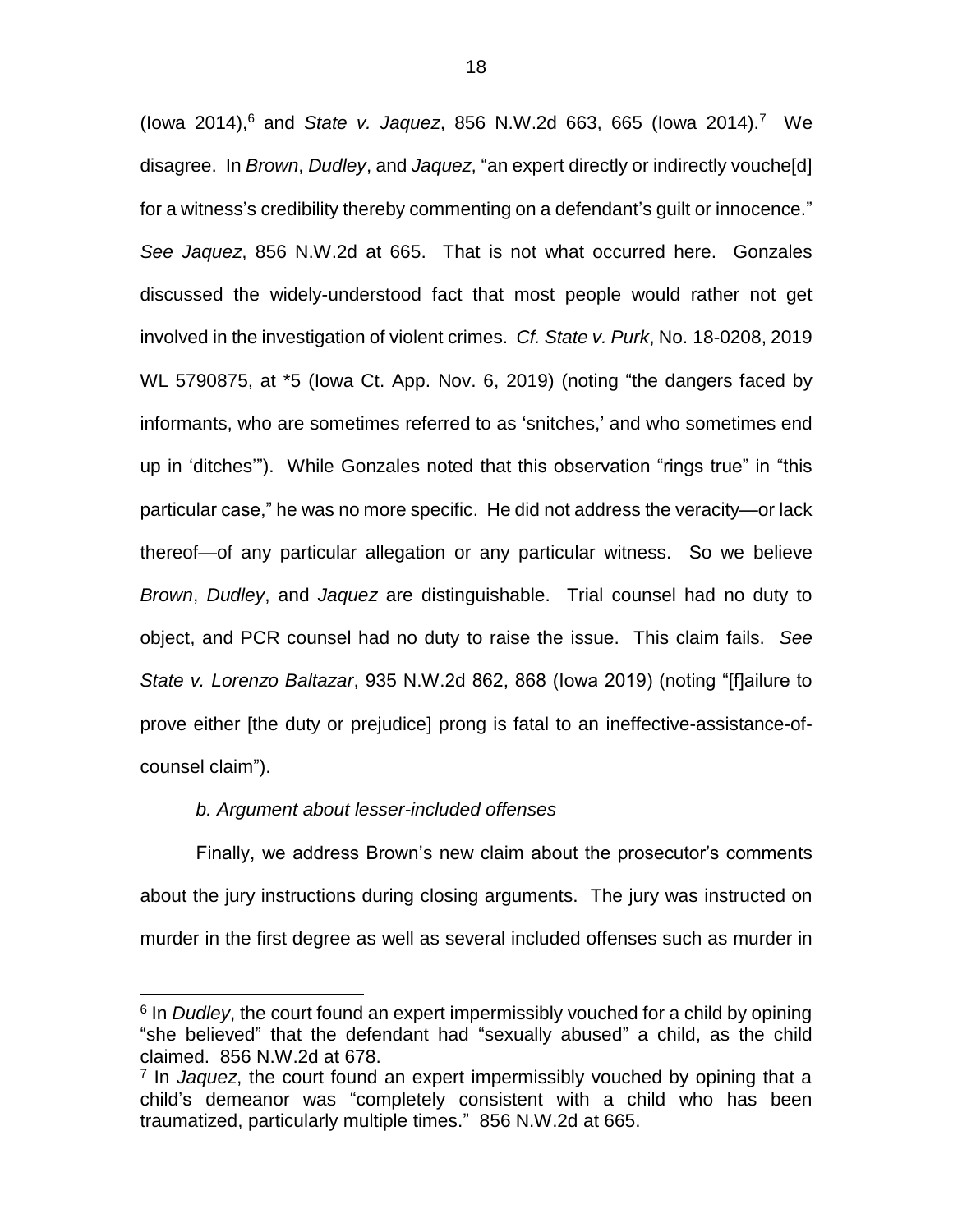the second degree, voluntary manslaughter, and so on. The marshalling

instruction for murder in the first degree stated:

The State has charged the defendant with murder in the first degree with premeditation, willfulness, and deliberation. The State must prove all the following elements as set forth below:

1. On or about the 21st day of June 2012, Brandon Brown intentionally shot Donelle Lindsey.

2. Donelle Lindsey died as a result of being shot.

3. Brandon Brown acted with malice aforethought.

4. Brandon Brown acted willfully, deliberately, premeditatedly and with a specific intent to kill Donelle Lindsey.

If the State has proved all of the elements, the defendant is guilty of murder in the first degree with premeditation, willfulness and deliberation. If the State has failed to prove any one of the elements, the defendant is not guilty of murder in the first degree with premeditation, willfulness and deliberation; and you will then consider the charge of murder in the second degree explained in the next instruction.

Each of the included offense instructions was structured similarly, although

with different elements required. For instance, the instruction for murder in the

second degree stated:

The State must prove all of the following elements of murder in the second degree:

1. On or about the 21st day of June 2012, Brandon Brown intentionally shot Donelle Lindsey.

2. Donelle Lindsey died as a result of being shot.

3. Brandon Brown acted with malice aforethought.

If the State has proved all of the elements, the defendant is guilty of murder in the second degree. If the State has failed to prove any one of the elements, the defendant is not guilty of murder in the second degree and you will then consider the charge of attempt to commit murder as explained in the next instruction.

In closing argument, the prosecutor walked the jury through the "staircase"

of offenses charged: murder in the first degree, murder in the second degree, and

so on. Brown draws our attention to these comments in particular:

You noticed when the Judge read these instructions that we started with murder in the first degree, that's what you were promised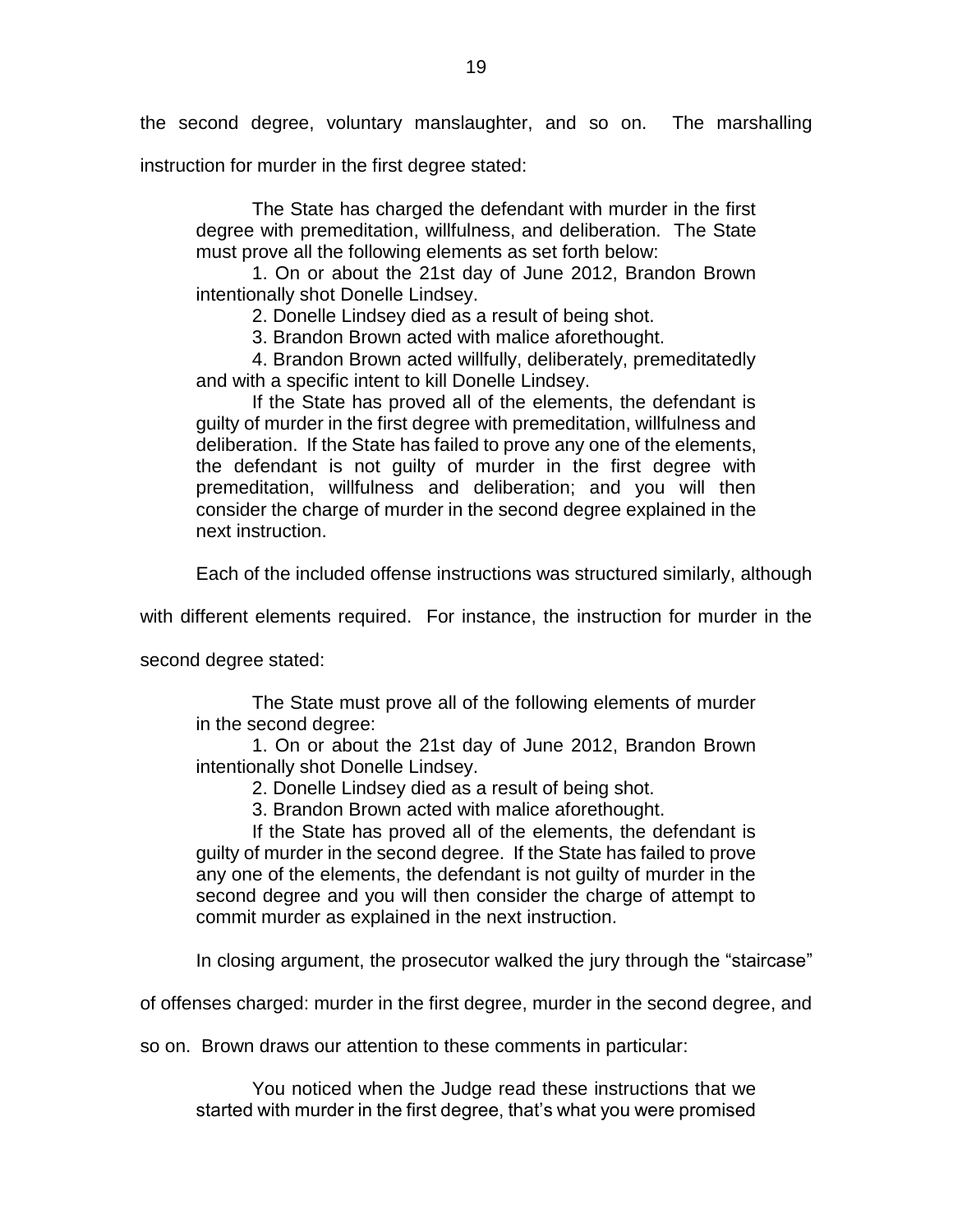at the beginning of this trial, but then she kept going and going and going, down a stair step, staircase of lesser included offenses. That's the legal concept going on here.

. . . .

We work our way down the staircase, if you need to. As you notice at the end of each marshalling instruction, the jury is told that if you find the State proved all of those elements, you will find the defendant guilty of that charge and you're done. If you find the defendant not guilty of that charge, then you move down the next level down that staircase and they are laid out in the order in which you will examine them.

You will only examine one if you decide that the defendant is guilty of murder in the first degree.

Brown contends these comments imposed an "acquittal-first" requirement, that is, a requirement that all twelve jurors agree to an acquittal on murder in the first degree before moving on to consider the next offense. *See State v. Ambrose*, 861 N.W.2d 550, 555 (Iowa 2015). But we agree with the State that the prosecutor's comments were merely "a shorthand way of characterizing" the actual text of the instructions given, which was: "If the State has failed to prove any one of the elements, the defendant is not guilty . . . ." So we do not think trial counsel had a duty to object to the prosecutor's comments.

Nor do we believe Brown has shown prejudice. Importantly, Brown raises no complaint about the jury instructions. Rather, Brown complains only about the prosecutor's comments. But the prosecutor told the jury that "if my language is not perfectly in line with what your instructions are, obviously go on the instruction." And even without that proviso, we presume the jury followed the instructions *as given*—not as a lawyer characterized them. *State v. Ondayog*, 722 N.W.2d 778, 785 n.2 (Iowa 2006) ("A jury is presumed to follow the instructions of the court.").

Moreover, because the jury found the State proved all of the elements of murder in the first degree, we do not believe comments about included offenses